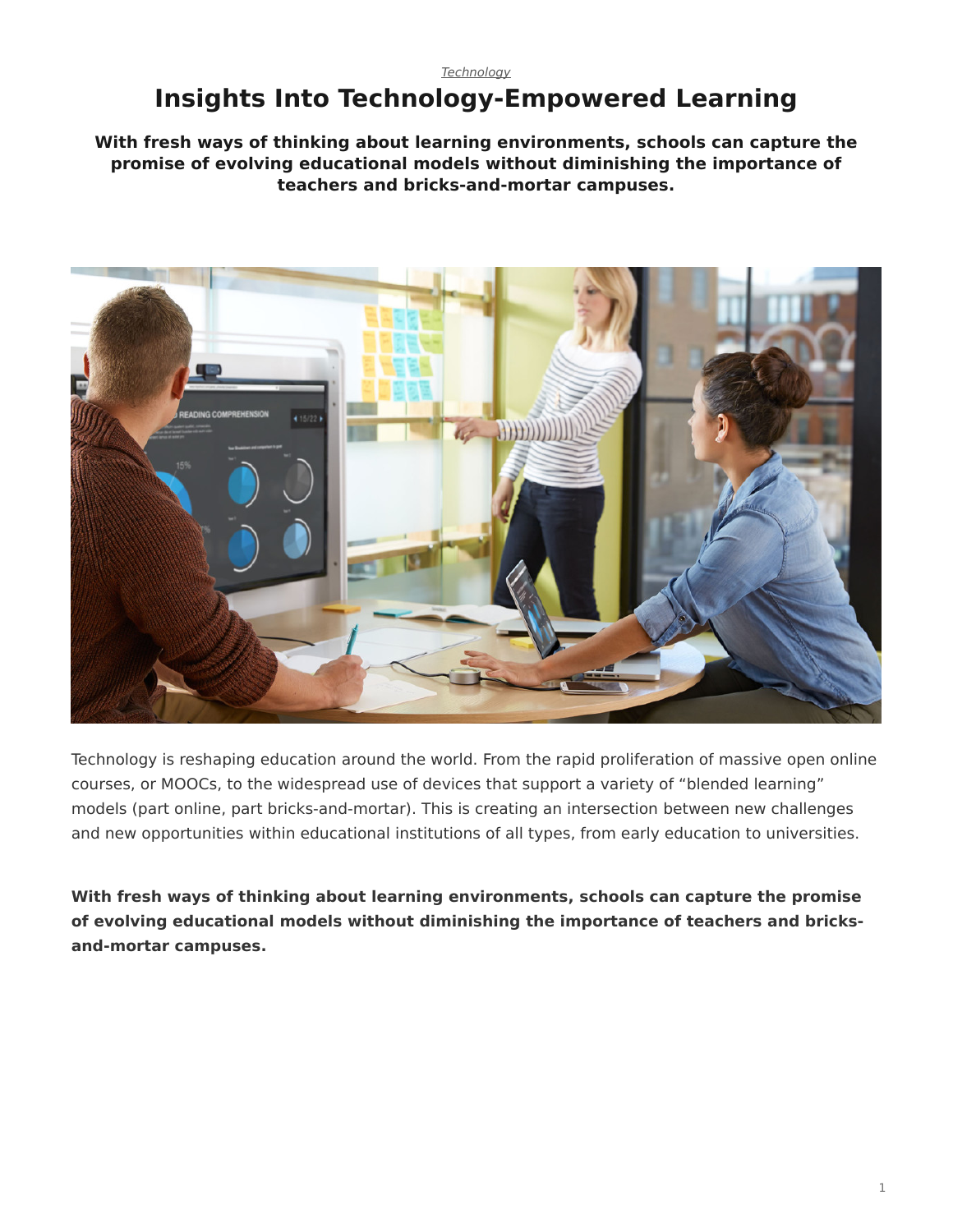To better understand the dynamics and spatial implications of technology-empowered learning, the Steelcase Education team recently completed a design research study that involved observations and interviews at 16 schools, colleges and universities throughout the United States. This included six colleges and ten high schools. The colleges consisted of both public and private. High schools were public, private and charter. The team also interviewed educators, administrators, technologists and students at the primary, secondary and higher education levels. A key insight from this work: Technology is a tool that is significantly changing the relationship between instructors and students and improving it in many ways when aligned with teaching strategies and goals.

Instructors are using technology to replace old models of standardized, rote learning and instead creating more personalized, self-directed experiences for their students. There's more multi-device synchronization with software that supports multi-user collaboration and more support for virtual conversations, both within and beyond the classroom. And more students and instructors are creating their own digital content, including animations and videos. The result is deeper, more personalized learning and easier, more efficient access to education.

As educators begin to rethink learning through the lens of effective use of technology, reshaping educational spaces is a pivotal factor for success. With fresh ways of thinking about learning environments, schools can capture the promise of evolving educational models without diminishing the importance of teachers and bricks-and-mortar campuses.

## **AFTER TECHNOLOGY WAS ADDED TO A CLASSROOM TEACHERS SPENT:**

[show-rjqc id="8″]

*Source: Pennsylvania State's College of Education evaluation of the Pennsylvania Department of Education "Classroom of the Future" program.*

Based on its study, the Steelcase research team has identified six key insights to help educators consider spatial responses to the technology revolution that is now well underway in learning.

## **1) PERSON-TO-PERSON CONNECTIONS REMAIN ESSENTIAL FOR SUCCESSFUL LEARNING.**

Early signals from several studies suggest that blended learning is better learning. One prominent example: A 2010 U.S. Department of Education study found that instruction combining online and faceto-face elements had an advantage over purely face-to-face or purely online learning, and neither mode produced better results over the other on its own. In fact, the learning outcomes for students in purely online conditions and purely face-to-face conditions were equivalent. (U.S. Department of Education, Office of Planning, Evaluation, and Policy Development, 2010.)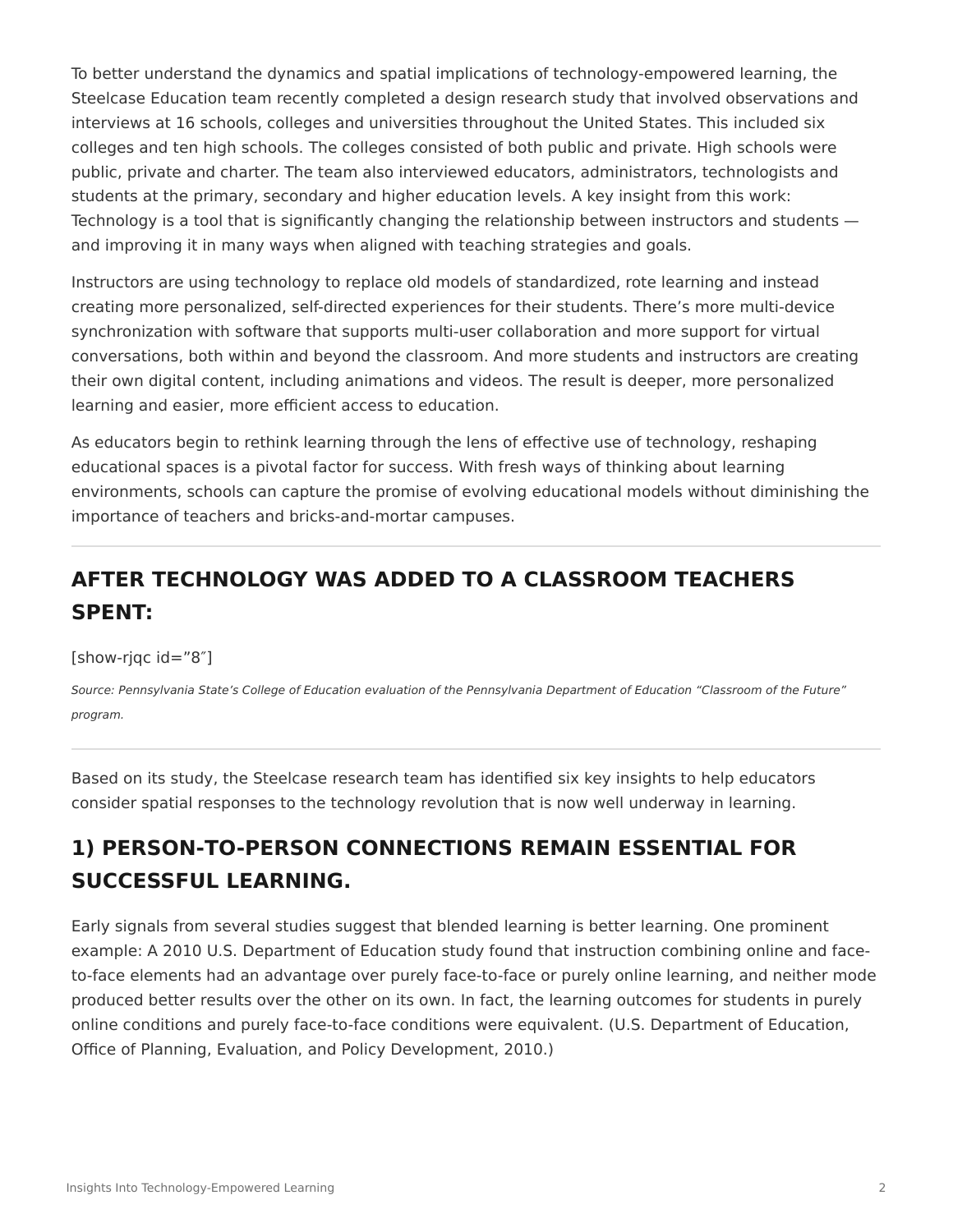Educators have long known that schools engender social learning as well as cognitive learning, and many studies have validated that. Recently, for example, in a pilot study of a blended learning high school class, four key elements were identified as important for the role of the teacher: fostering a culture of hard work and persistence, monitoring students throughout the class period for motivation and learning, personalizing instruction and intervening when students are struggling, and building personal relationships of trust and caring. The study was conducted by Envision Schools, Google and Stanford University (Greenberg, Medlock, & Stephens, 2011).

It's clear that learning happens best when people, technology and space are brought together in innovative ways. Even in higher education, despite abundant online instruction and discussion forums, there's evidence that many students still seek face time with their professors and each other as important components of learning. MOOC platforms are meeting the need for interaction by making it easier for students to meet through online social networking portals, grouped by geographical proximity so students have options to meet in person. One MOOC professor announces "office hours" at a coffee shop in his destination city whenever he travels, for students who want to meet him. Some community colleges are now creating blended courses using MOOC content, with the MOOC providing the online experience and the community college picking up the offline experience of professors interacting in person with students.

A joint study undertaken by Harvard and MIT in 2012 showed that students who had person-to-person interactions were more successful in a MOOC electronics course. Almost 155,000 people enrolled in the course, but just over 7,100 passed it and earned a certificate. Whether they collaborated offline with someone else taking the course, as 17.7% of the respondents reported, or with someone who teaches or has expertise in the subject matter of the course area, as 2.5% did, human interaction had a beneficial effect on the grades they earned, according to a published report of the study (Breslow, Pritchard, DeBoer, Stump, Ho, & Seaton, 2013).

As online learning continues to spread and more institutions develop MOOC-based programs for credit, higher-touch options should be explored for online students who want some interaction with faculty, albeit at a higher cost than no-touch or low-touch. The issue of how best to conduct assessments is another largely unexplored issue of MOOCs that may require a spatial solution, such as regional test centers.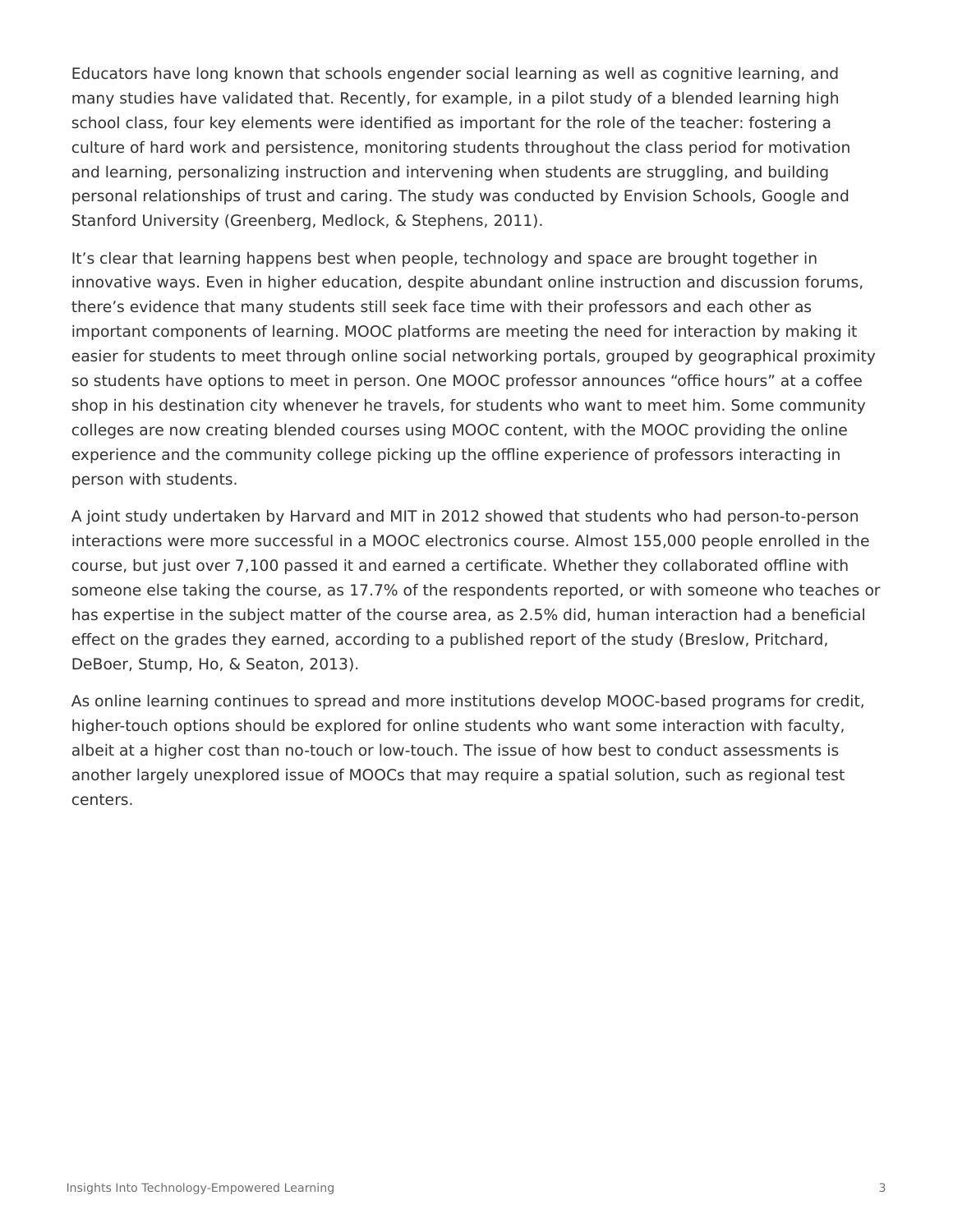# **2) TECHNOLOGY IS SUPPORTING RICHER FACE-TO-FACE INTERACTIONS AND HIGHER-LEVEL COGNITIVE LEARNING.**

Much of the information that only instructors possessed in the past is now available to students online, challenging the old model of educators presenting content and students absorbing it. As a result, progressive educators are now leveraging technology to create a different role for themselves in their classrooms. Instead of using class time to spoon-feed information, technology is helping instructors use their time with students to advance problem-solving, communication and collaboration: exactly the type of higher-order skills that leading education specialists and employers say should be the goals of education – going as far back as those who created the influential Bloom's taxonomy of learning objectives in 1956 (Bloom).

The "flipped classroom" model, in particular, demonstrates this shift to higher-order activities in the classroom by having students learn new content at home and then work through assigned problems in class with the teacher offering personalized guidance and interaction.

Technology along with professional development encourages changes in teaching styles. Data from an evaluation of Pennsylvania's Department of Education 'Classrooms for the Future' program showed that after technology was added to a classroom, teachers spent less time lecturing (35% pre compared to 22% post) and more time working with individuals (11% pre, 17% post) and with small groups (7% pre, 12% post) (Jobe & Peck, 2008).

As students become more engaged in hands-on activities and group work, spaces must support these activities. More mobility inside classrooms and often outside of classrooms, too, calls for flexible learning spaces that support varying activities and modes of learning. One high school principal in the Steelcase study expressed that, instead of classrooms with orderly, row-by-column desks, she needed "a messy room" for creative, generative learning. In a similar vein, the Envision Schools/Google/Stanford University study report states: "From observation, we concluded that good individual or team workspace is at a much higher premium than having direct sight-lines to the front of the room, and that flexible, configurable space will serve the blended classroom much better than traditional desks or tables." (Greenberg et al, 2011, p. 4)

## **3) INTEGRATING TECHNOLOGY INTO CLASSROOMS MANDATES FLEXIBILITY AND ACTIVITY-BASED SPACE PLANNING.**

With technology-enabled learning, students can progress through material at different paces and multiple subjects can all be taught in the same room. Because blended learning changes the role of the educator to become more of a facilitator and coach, teaching is often shoulder-to-shoulder, with multiple teachers acting as tutors and motivators to give directed support. In elementary-level blended learning experiences, there's a growing use of para-educators who work alongside teachers to manage online learning and help with classroom activities, much like graduate students in a university setting.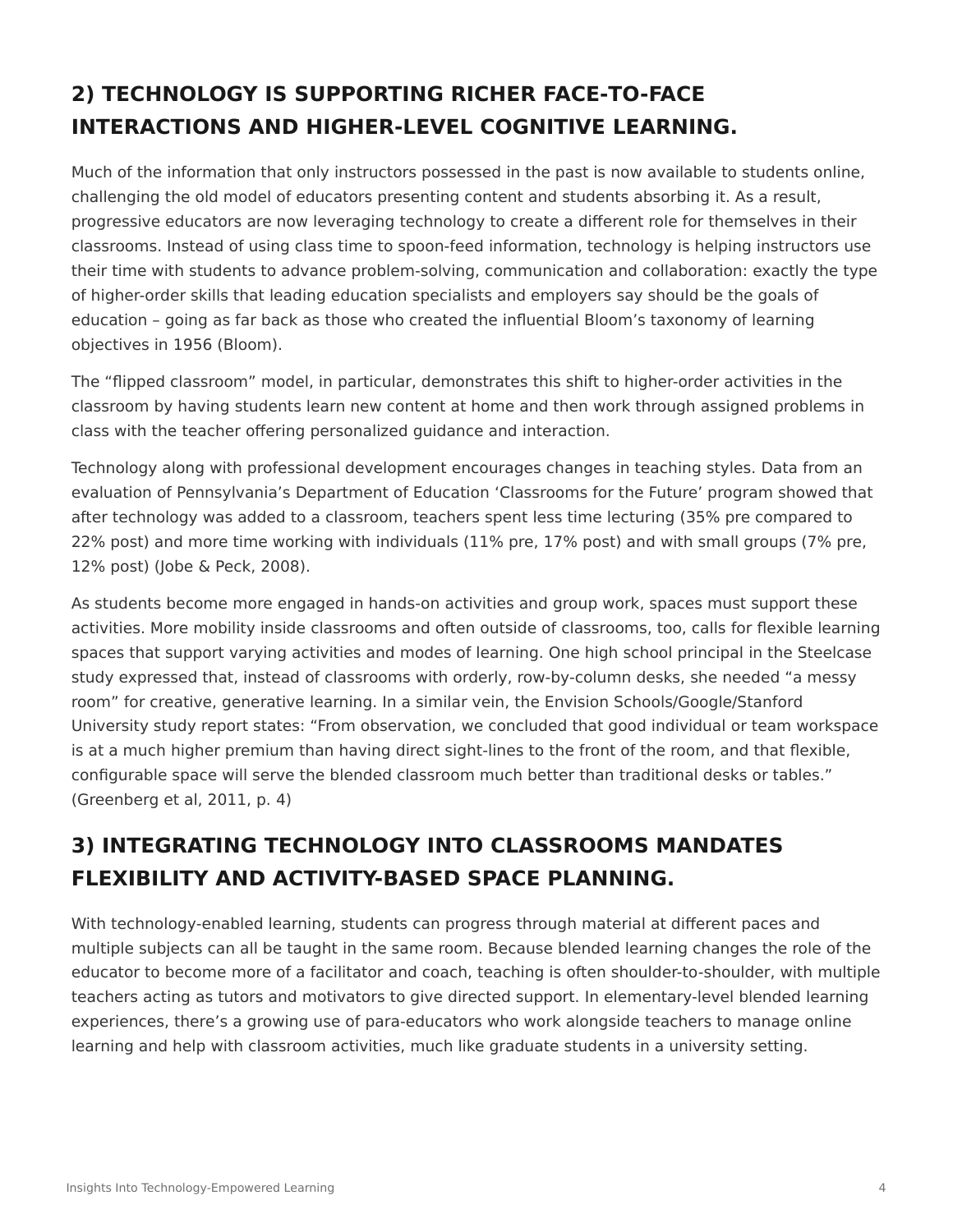#### **With the right technology in learning spaces, digital and physical presences can complement each other and participate on nearly equal terms.**

Classrooms designed for a teacher to lecture at the front of the room are now being redefined to support self-directed work at computers as well as collaborative projects. Individual rooms are designed with multiple zones versus treated as one-type-fits-all, and different types of spaces are being created to support different types of activities. In the United States, even some kindergarten classes now have a separate zone for individual online work within the classroom. High schools and colleges are gaining efficiencies by repurposing computer labs to use as classrooms. Others are freeing up space previously used for classrooms, instead creating large open areas for self-directed learning. Moveable walls, screens and other flexible approaches to space division make it possible to create a range of spaces for different activities.

In all these instances, instructors are available to assist students as needed.

The need to shut out distractions in self-directed learning environments for focused work is emerging as an issue to solve. Adding screens, panels or dividers to student workstations is a relatively easy way to provide higher levels of privacy. These flexible approaches to space division also make it possible to create a range of spaces for different activities: group project work, group discussions, videoconferencing and one-on-one remote tutoring. They also help future-proof a facility as needs continue to evolve.

It's worth noting that, in addition to supporting successful learning, a range of spaces that support frequent movement throughout the day is positive for students' health, too.

Mounting evidence points to excessive sitting as a major contributor to rising obesity rates, and even short spurts of movement interspersed throughout the day are beneficial (Levine et al, 2005).

#### **4) SPATIAL BOUNDARIES ARE LOOSENING.**

As instructors become untethered from the front of the room, concepts of how to define a classroom space are expanding. During the past decade, colleges and universities have increasingly recognized the value of "in-between places" — i.e., informal areas outside classrooms where interaction tied to learning can occur. Now that concept has even more relevance.

Flexible spaces have become more important than ever. Classrooms with mobile tables and chairs, wider hallways to support more activities, cafés with whiteboards, lounges with informal seating and power connections, moveable walls so space can be easily divided and recombined — these are among the fast-emerging design imperatives for effective educational environments.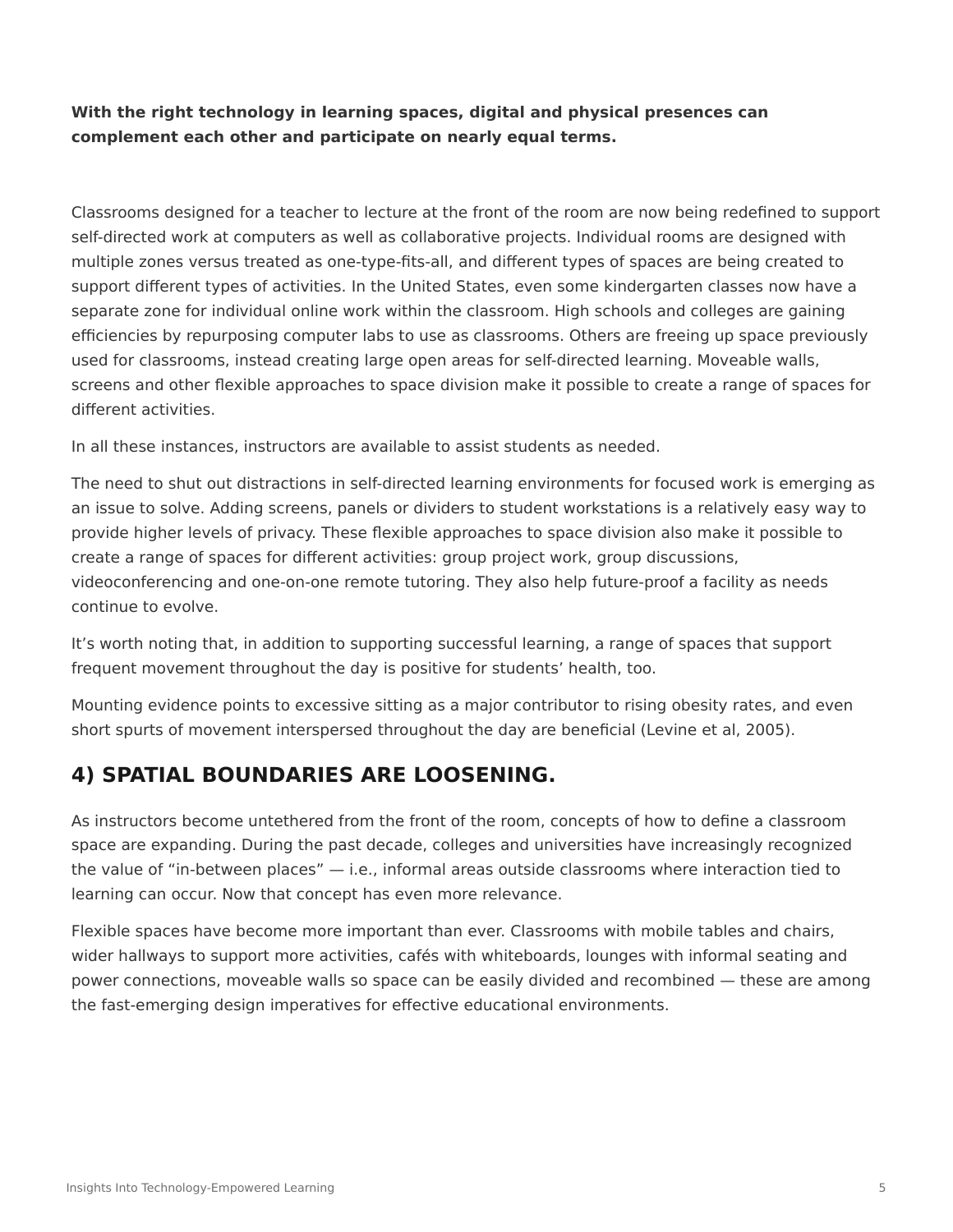For some institutions, entire buildings and grounds are being used as "the classroom" — i.e., places where learning activities take place. Especially when using mobile technologies, students and teachers can choose different spaces according to their different needs, making spaces outside the classrooms an integral part of the learning experience, whether students are working alone, with peers or with instructors. Educators at schools that have adopted use of in-between spaces for learning say giving students choices and control is key. It helps students and teachers tailor learning experiences to their specific needs, prepares students for college where learning is typically dispersed in a variety of settings, and also helps institutions more fully use all their real estate.

## **5) SPACES MUST BE DESIGNED TO CAPTURE AND STREAM INFORMATION.**

Video is creating multiple new ways to capture and present content. Instructors' offices are being adapted to become "recording studios" for creating online content, and web cams are being added to classrooms to capture class activities. University professors are using videoconferencing to connect with subject matter experts around the world to further their research.

Although the use of video for capturing educator-generated content has become well known due to efforts such as Khan Academy and MOOCs, Steelcase researchers also discovered widespread use of video as an evaluation tool for student-presented content or demonstration of practical skills. By videotaping presentations of practical skills, students have the advantage of self-assessment in addition to feedback from peers and grading from the teacher. One innovative teacher in the Steelcase study used video as part of her grading process, giving students personally delivered feedback via video versus only marking up papers in red.

Videoconferencing capabilities are increasingly valued by groups of students. For team assignments or study groups, they often find videoconferencing more convenient and just as effective as everyone meeting together in person.

Increasingly important investments for educational institutions to consider are video-conferencing capabilities that ensure remote participants can easily share information with those in the room plus creating spaces that support audio and lighting needs for creating video content. With the right technology in earning spaces, digital and physical presences can complement each other and participate on nearly equal terms.

### **6) HIGH-TECH AND LOW-TECH WILL COEXIST.**

Although technology developments will continue to revolutionize education, students and teachers haven't abandoned analog materials — and aren't expected to anytime soon.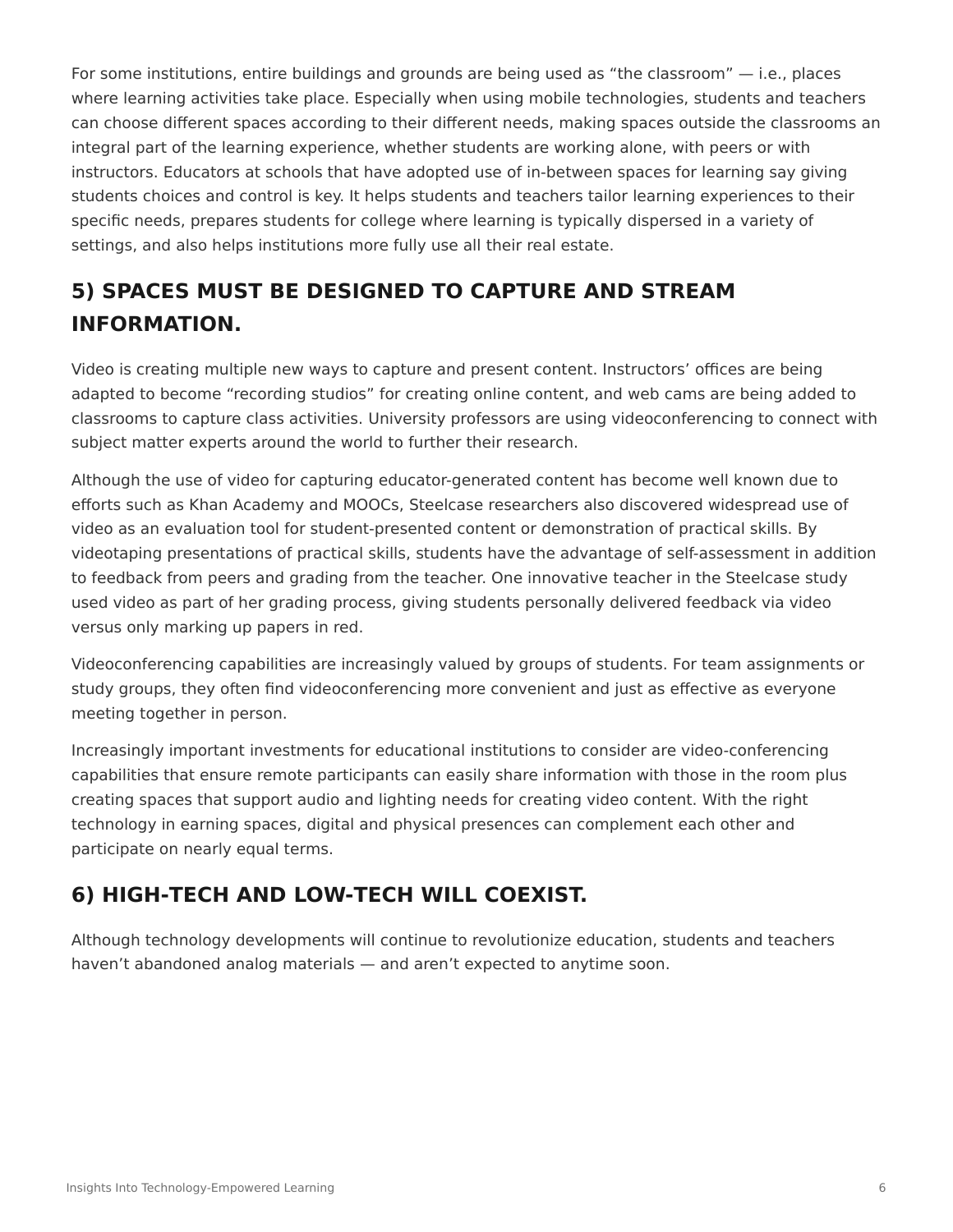Steelcase research confirmed that analog tools (i.e., tools that are non-digital such as whiteboards, paper, etc.) are increasingly used in tandem with digital tools to capture, visualize and share thought processes. While technology inclusion in lesson delivery is becoming a norm, whiteboards, paper and notebooks remain important tools for teaching and learning. Cognitive mapping research has shown that the physical process of writing and diagramming helps people learn and recall information, cementing their importance to learning in an increasingly digital world.

Schools will continue to need spaces designed to support the parallel use of analog and digital tools. Work surfaces, including tablet arms, should be large enough to support both the analog and digital tools that students use in class. Whiteboards should be affixed to multiple walls versus only at the front of the room, and mobile whiteboards for both student and faculty use offer distinct advantages.

## **NEW SPACES FOR NEW WAYS OF LEARNING**

More than ever, classrooms and [informal learning spaces](https://www.steelcase.com/spaces-inspiration/active-learning-spaces-in-between-spaces/) must be highly flexible to support the new behaviors of learning that are the direct result of new technologies. As rapid development occurs and new technologies impact the ways that knowledge is transferred and embodied, the time is right to refine both the processes of education and the places where it occurs. Through innovation, it's possible to bring the best of technology-empowered learning into bricks-and-mortar schools. The results can be positively transforming, for educators as well as their students.

#### **BIBLIOGRAPHY**

Bloom B. S. (1956). Taxonomy of Educational Objectives, Handbook I: The Cognitive Domain. New York: David McKay Co Inc.

Breslow, L., Pritchard, D., DeBoer, J., Stump, G., Ho, A., & Seaton, D. (Summer 2013). Studying Learning in the Worldwide Classroom: Research into edX's First MOOC. Research & Practice in Assessment, 8, 13-25.

Greenberg, B., Medlock, L., & Stephens, D. (2011). Blend My Learning: Lessons Learned From a Blended Learning Pilot.

Jobe, H., Peck, K. (2008). Classrooms for the Future (CFF): Preliminary Results. [PowerPoint slides]

Levine, J. A., Lanningham, L. M., McCrady, S. K., Krizan, A. C., Olson, L. R., Kane, P. H., . . . Clark, M. M. (2005). Interindividual Variation in Posture Allocation: Possible Role in Human Obesity. Science, 307, 584-586.

U.S. Department of Education, Office of Planning, Evaluation, and Policy Development. (2010). Evaluation of Evidence-Based Practices in Online Learning: A Meta-Analysis and Review of Online Learning Studies. Washington, D.C.